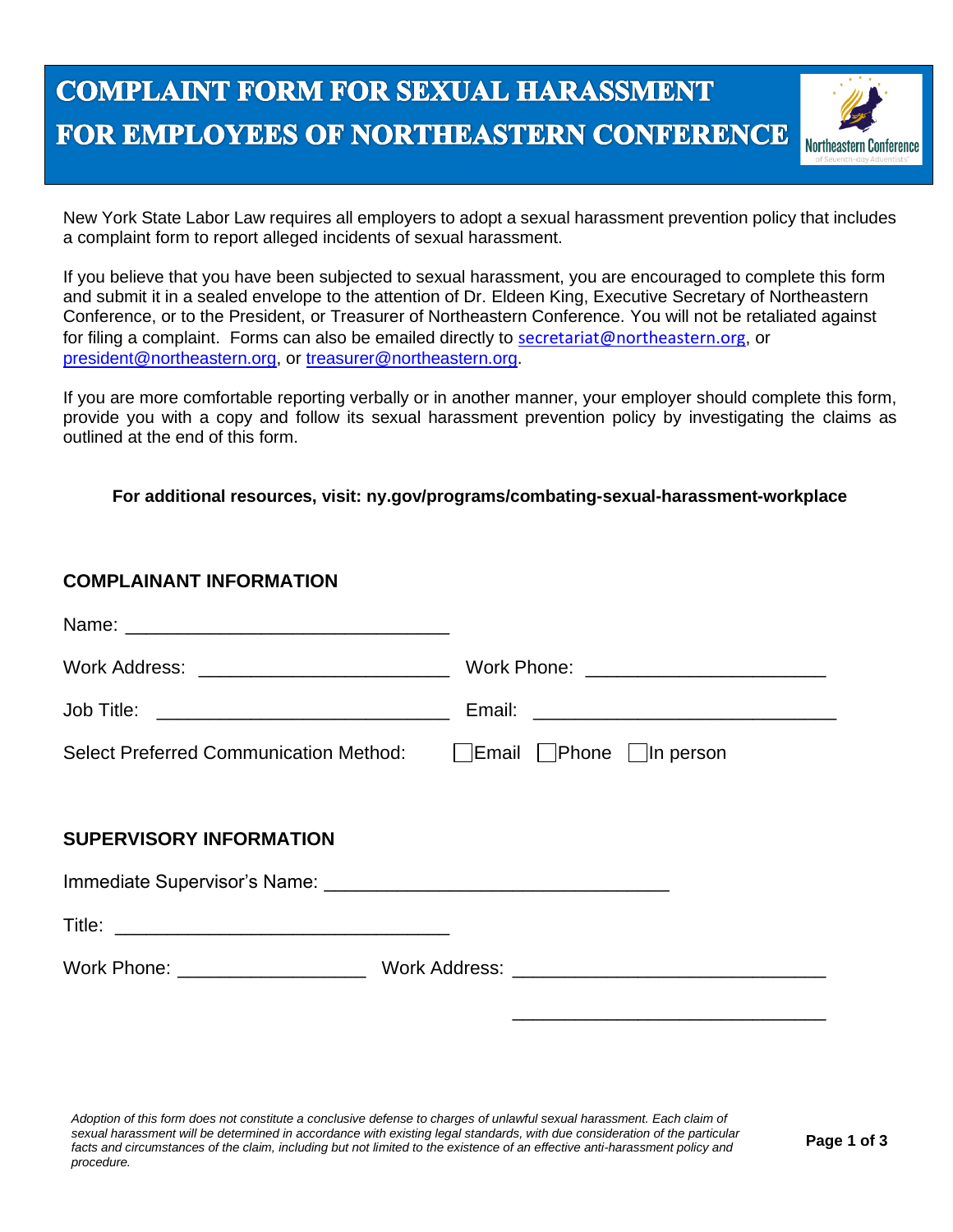## **COMPLAINT INFORMATION**

1. Your complaint of Sexual Harassment is made about:

| Relationship to you: Supervisor Subordinate Co-Worker Other                                                                                                                      |
|----------------------------------------------------------------------------------------------------------------------------------------------------------------------------------|
| 2. Please describe what happened and how it is affecting you and your work. Please use additional<br>sheets of paper if necessary and attach any relevant documents or evidence. |
|                                                                                                                                                                                  |
| 3. Date(s) sexual harassment occurred:                                                                                                                                           |
| Is the sexual harassment continuing? $\Box$ Yes $\Box$ No                                                                                                                        |
| 4. Please list the name and contact information of any witnesses or individuals who may have<br>information related to your complaint:                                           |
| <u> 1989 - Andrea Santana, amerikana amerikana amerikana amerikana amerikana amerikana amerikana amerikana amerik</u>                                                            |
| The last question is optional, but may help the investigation.                                                                                                                   |
| 5. Have you previously complained or provided information (verbal or written) about related<br>incidents? If yes, when and to whom did you complain or provide information?      |
|                                                                                                                                                                                  |

If you have retained legal counsel and would like us to work with them, please provide their contact information.

\_\_\_\_\_\_\_\_\_\_\_\_\_\_\_\_\_\_\_\_\_\_\_\_\_\_\_\_\_\_\_\_\_\_\_\_\_\_\_\_\_\_\_\_\_\_\_\_\_\_\_\_\_\_\_\_\_\_\_\_\_\_\_\_\_\_\_\_\_\_\_\_\_

\_\_\_\_\_\_\_\_\_\_\_\_\_\_\_\_\_\_\_\_\_\_\_\_\_\_\_\_\_\_\_\_\_\_\_\_\_\_\_\_\_\_\_\_\_\_\_\_\_\_\_\_\_\_\_\_\_\_\_\_\_\_\_\_\_\_\_\_\_\_\_\_

*Signature: \_\_\_\_\_\_\_\_\_\_\_\_\_\_\_\_\_\_\_\_\_\_\_\_\_\_ Date: \_\_\_\_\_\_\_\_\_\_\_\_\_\_\_\_\_\_*